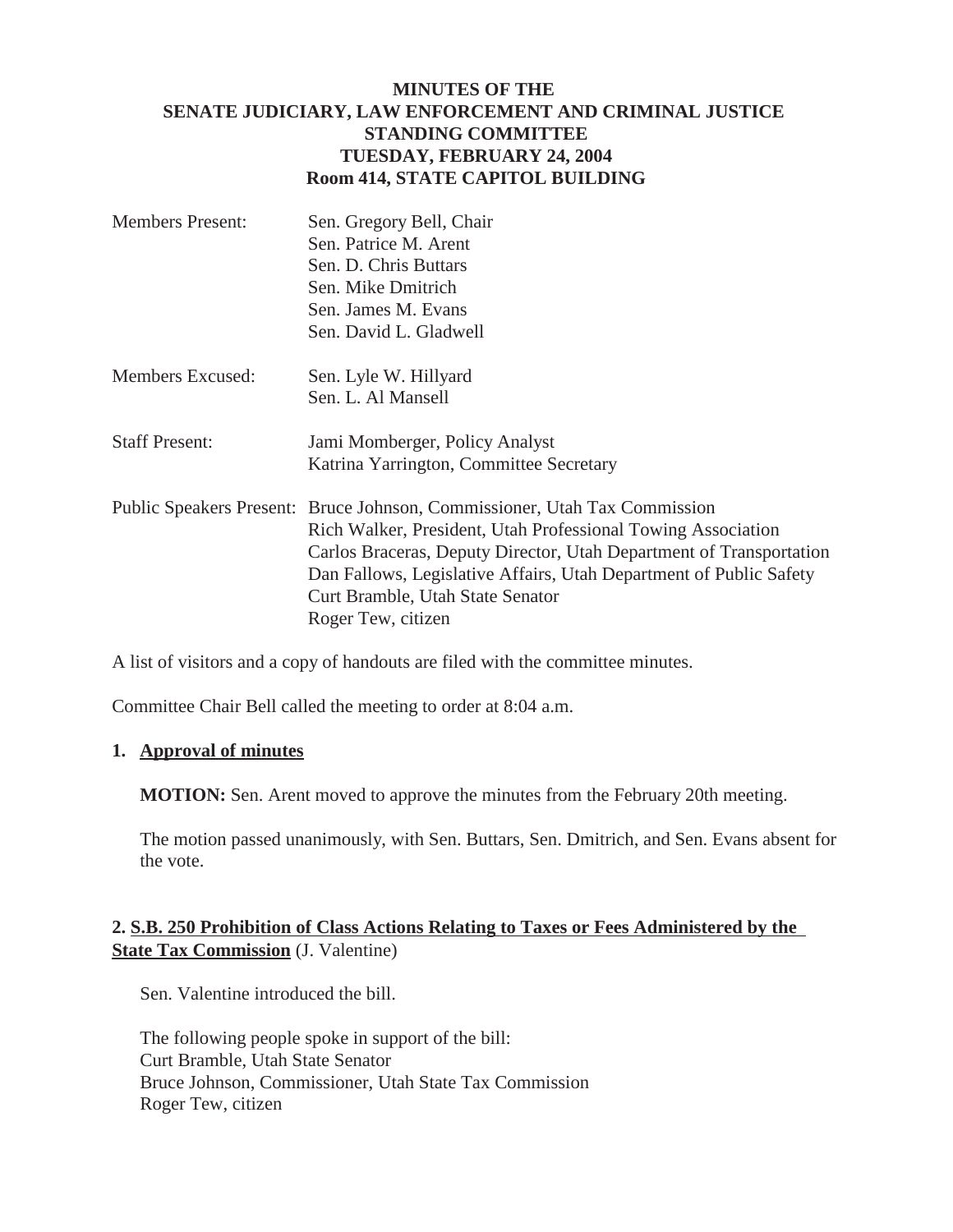Minutes of the Senate Judiciary Standing Committee February 24, 2004 Page 2

**MOTION:** Sen. Gladwell moved to pass S.B. 250 out with a favorable recommendation.

The motion passed, with Sen. Arent voting in opposition.

## **3. H.B.212 Traffic Accident Response Judgments** (E. Hutchings)

Rep. Hutchings introduced the bill.

**MOTION:** Sen. Dmitrich moved to amend H.B.212 as follows:

- *1. Page 1, Lines 14 through 16:*
	- 14 and will result in significant delays to the traveling public;  $[[ \text{and} ]]$
	- 15 requires the Department of Public Safety to make rules to implement these
	- 16 provisions **;**

**<u>***<u>requires the Department of Transportation to make an annual report to a*</u></u> **committee or task force designated by the Legislative Management Committee on the implementation of these provisions and the rules made under these provisions; and**

- **<u>E** makes technical changes and  $\overline{B}$ .</u>
- 2. Page 2, Lines 55 the *50* state of  $\frac{1}{2}$  conflict with this Subsection (4);  $[\frac{1}{2}$
- 56 (iii) allow a qualified tow truck in the proximity of the incident to respond if  $\frac{\text{necessary}}{\text{if} \pm \text{and}}$

|                | require the peace officer to make a record of the reasons for the    |
|----------------|----------------------------------------------------------------------|
|                | quickest available removal under this Subsection (4) and the tow     |
|                | truck motor carrier used for the removal; and                        |
| $(\mathbf{v})$ | provide that if a tow truck motor carrier is used:                   |
| (A)            | the peace officer shall make the request for the tow truck motor     |
|                | carrier through a public safety dispatcher; and                      |
| $(\mathbf{B})$ | any rules for the rotation of tow truck motor carriers shall         |
|                | require that the use of a tow truck motor carrier under this         |
|                | Subsection (4) is considered a turn for purposes of any rotation of  |
|                | tow truck motor carriers                                             |
| (5)            | The Department of Transportation shall make an annual report         |
|                | prior to the November meeting to a committee or task force           |
|                | designated by the Legislative Management Committee on the            |
|                | implementation of these provisions and on the rules made under       |
|                | Subsection (4) including statistical information on the use of a tow |
|                | truck motor carrier out of rotation and the number of removals       |
|                | <u>ordered under the provisions of Subsection (4).</u>               |
|                |                                                                      |

The motion passed unanimously, with Sen. Gladwell absent for the vote.